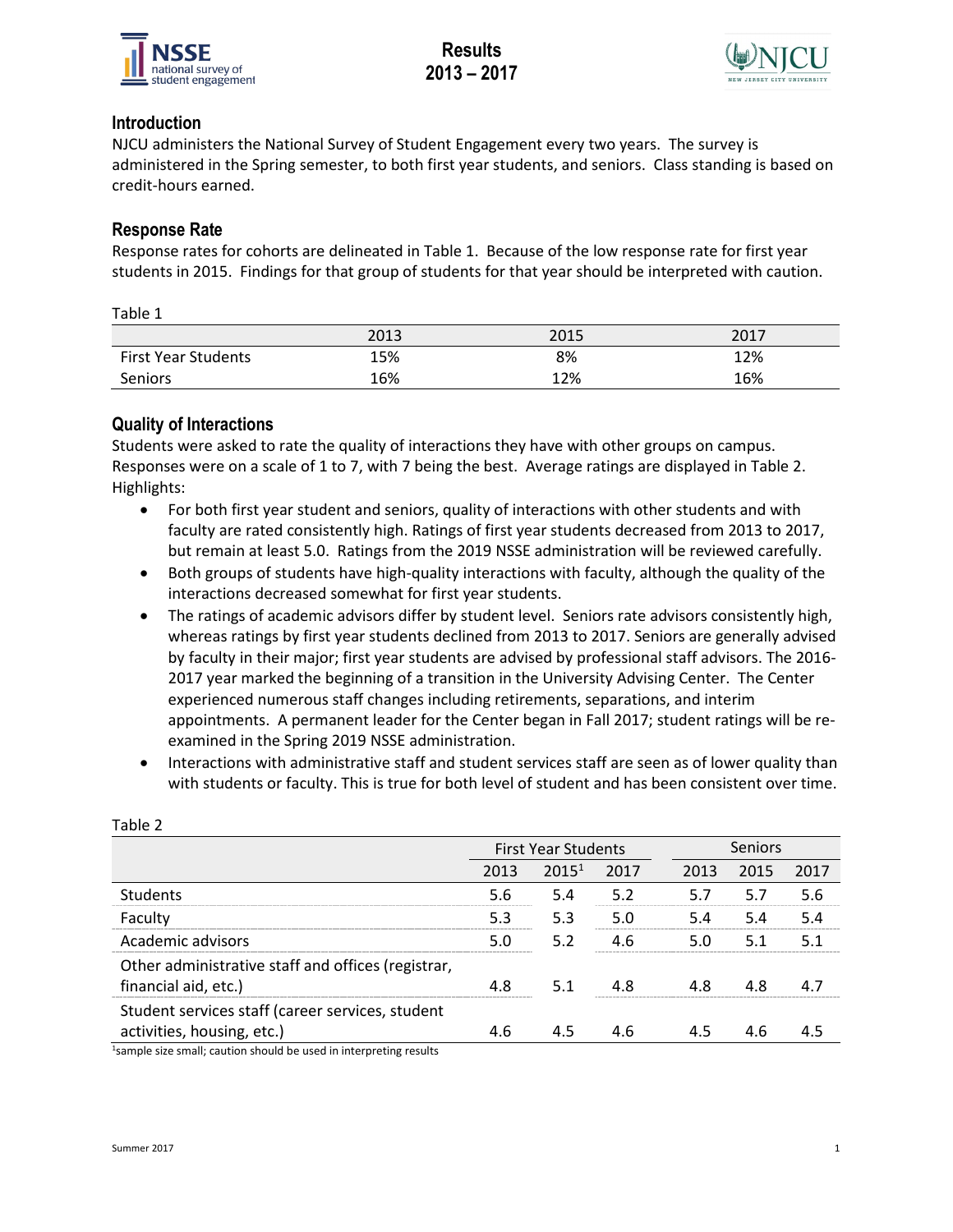

# **Results 2013 – 2017**



# **Institutional Emphasis**

Students were asked the extent to which the institution emphasized various activities. Responses were on a scale of 1 to 4, with 4 being the most often. Average ratings are displayed in Table 3. Highlights:

- In general, seniors rated emphasis less than first year students.
- For both first-year student and seniors, ratings are fairly consistent over time
- NJCU emphasizes studying, utilizing support services, and social involvement the most
- Attending campus events, participating in issue-focused events, and managing non-academic responsibilities are emphasized the least
- Seniors consistently rate emphasis lower than first year students on several factors including: using learning supports, support overall well-being, attending campus events, and managing non-academic responsibilities

|                                                                      | <b>First Year Students</b> |                   |      |      | Seniors |      |  |  |
|----------------------------------------------------------------------|----------------------------|-------------------|------|------|---------|------|--|--|
|                                                                      | 2013                       | 2015 <sup>1</sup> | 2017 | 2013 | 2015    | 2017 |  |  |
| Spending time studying                                               | 3.3                        | 3.2               | 3.1  | 3.2  | 3.2     | 3.1  |  |  |
| Providing academic support to students                               | 3.2                        | 3.1               | 3.0  | 2.9  | 2.8     | 2.8  |  |  |
| Providing opportunities to be involved socially                      | 2.9                        | 3.1               | 3.0  | 2.8  | 2.8     | 2.8  |  |  |
| Using learning support services                                      | 3.1                        | 3.2               | 3.1  | 2.8  | 2.8     | 2.7  |  |  |
| Providing support for well-being (health,<br>counseling, etc.)       | 2.8                        | 2.9               | 2.9  | 2.6  | 2.7     | 2.6  |  |  |
| Attending campus events                                              | 2.7                        | 2.8               | 2.7  | 2.5  | 2.6     | 2.4  |  |  |
| Attending events focused on social, economic, or<br>political issues | 2.6                        | 2.6               | 2.5  | 2.5  | 2.5     | 2.4  |  |  |
| Helping manage non-academic responsibilities                         | 2.4                        | 2.5               | 2.5  | 2.3  | 2.2     | 2.2  |  |  |

### Table 3

1sample size small; caution should be used in interpreting results

# **Perceived Gains**

Seniors responded to questions about perceived knowledge/skill gains in several areas related to general education learning outcomes. Table 4 displays the percentage of students indicating that they gained "quite a bit" or "very much." Key findings:

- Critical thinking consistently ranked first in terms of perceived gains. Quantitative literacy skills was also consistently at or near the bottom in terms of perceived gains.
- Perceptions spiked for several outcomes in 2015, particularly critical thinking, written communication, oral communication, and informed citizenship. This may be due in part to the substantial attention to these outcomes on campus in preparation for the launch of the new general education program.
- Informed citizenship has maintained the increase, possibly due to the recent focus on civic engagement through NJCU's involvement in Campus Compact.

| Table 4                                         |      |                |      |  |  |
|-------------------------------------------------|------|----------------|------|--|--|
|                                                 |      | <b>Seniors</b> |      |  |  |
| Percentage gaining "quite a bit" or "very much" | 2013 | 2105           | 2017 |  |  |
| Thinking critically and analytically            | 81%  | 88%            | 84%  |  |  |
| Speaking clearly and effectively                | 71%  | 81%            | 71%  |  |  |
| Writing clearly and effectively                 | 73%  | 80%            | 75%  |  |  |